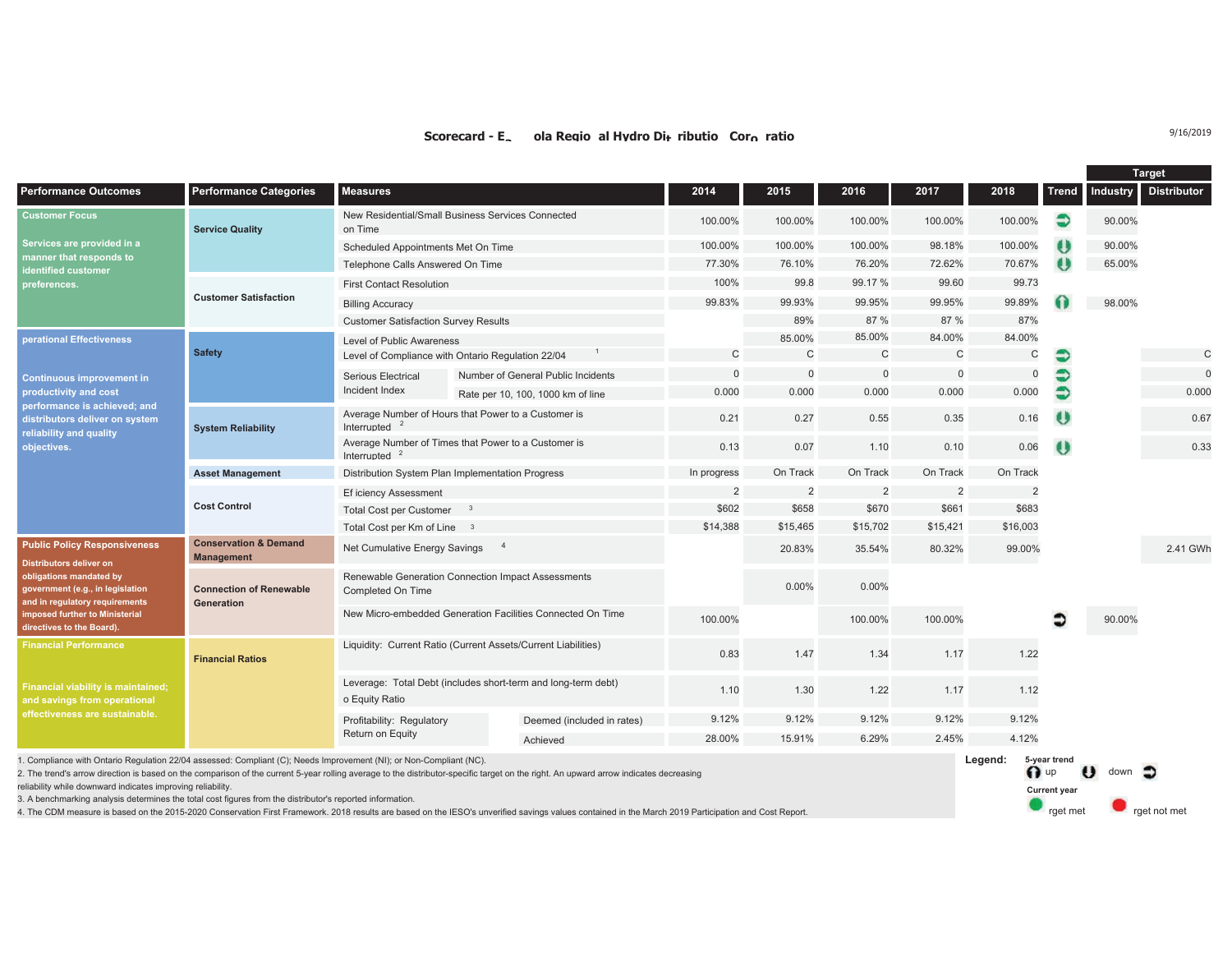# **Appendix A – 2018 Scorecard Management Discussion and Analysis ("2018 Scorecard MD&A")**

The link below provides a document titled "Scorecard - Performance Measure Descriptions" that has the technical definition, plain language description and how the measure may be compared for each of the Scorecard's measures in the 2018 Scorecard MD&A: **[http://www.ontarioenergyboard.ca/OEB/\\_Documents/scorecard/Scorecard\\_Performance\\_Measure\\_Descriptions.pdf](http://www.ontarioenergyboard.ca/OEB/_Documents/scorecard/Scorecard_Performance_Measure_Descriptions.pdf)**

### **Scorecard MD&A - General Overview**

In 2018, Espanola Regional Hydro ("ERH") had a successful year in meeting and exceeding all the performance targets for the measures which have been established by the Ontario Energy Board (OEB) in this scorecard.

ERH had a strong performance in Operational Effectiveness in 2018. Not only has ERH exceeded the 5-year rolling average distributor target in both reliability performance metrics, ERH has also, for a fifth year in a row, had zero public incidents in relation to safety.

For the fifth year in a row, ERH has maintained an efficiency assessment rating of Group 2 which is defined as having actual costs between 10% and 25% below predicted costs under the PEG model.

In 2019, ERH will continue working towards maintaining its high level of customer satisfaction and operational effectiveness.

### **Service Quality**

0 **New Residential/Small Business Services Connected on Time**

In 2018, ERH connected 11 eligible low-voltage residential and small business customers (connections under 750 volts) to its distribution system, with 100% of these connections completed within the five-day timeline prescribed by the Ontario Energy Board (OEB). This score exceeds the OEB mandated threshold of 90%.

#### 0 **Scheduled Appointments Met on Time**

In 2018, ERH scheduled 66 appointments with customers to complete customer requested work (e.g. meter installs/removals, service disconnects/reconnects, meter locates etc.) ERH exceeded the OEB target of 90% by meeting this performance measure 100% of the time.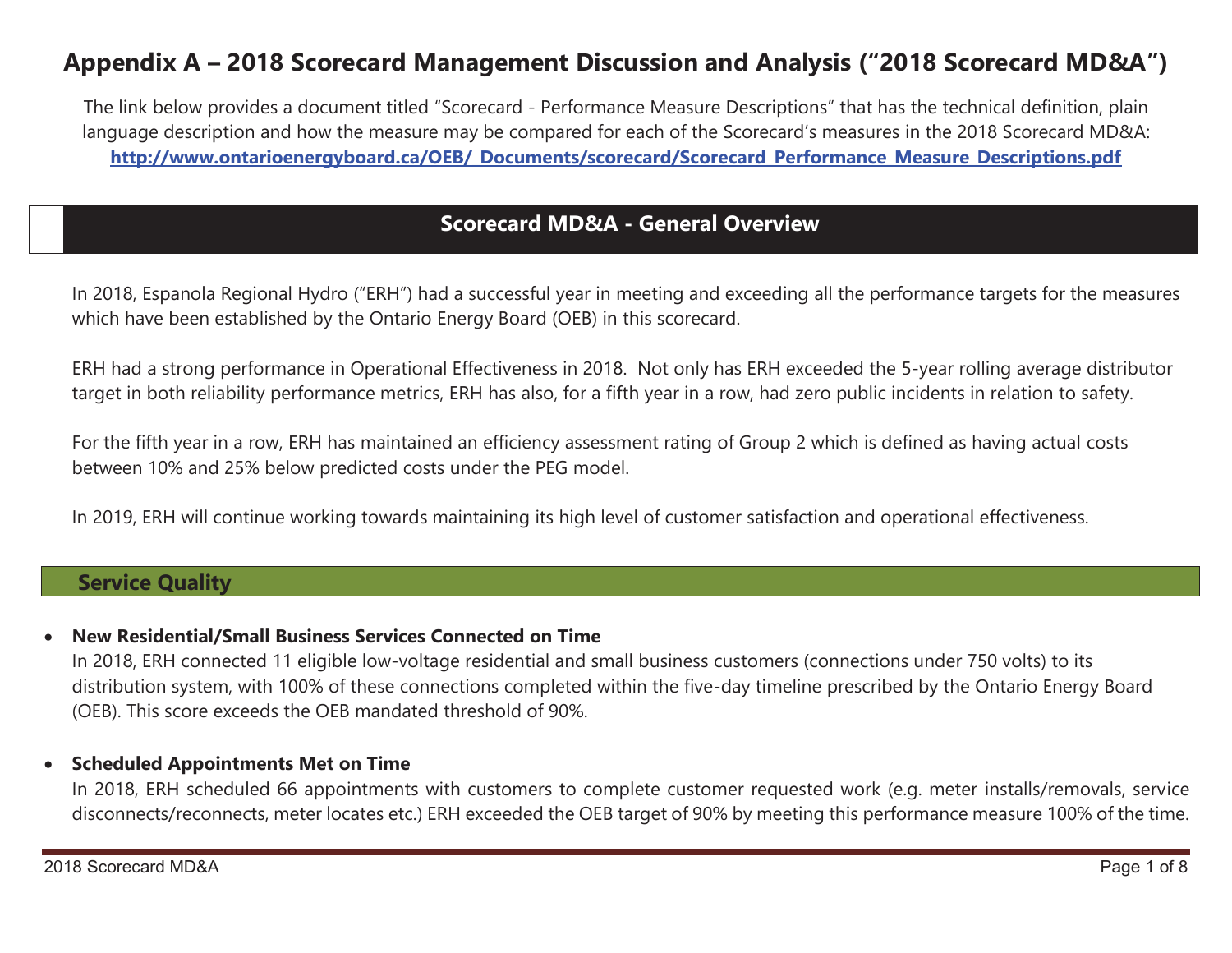#### $\bullet$ **Telephone Calls Answered on Time**

In 2018, ERH's Customer Care Department received 3,368 calls from its customers. Of those calls, a Customer Care Representative answered the call in 30 seconds or less, 70.67% of the time. Although a slight decrease from the 2017 results, ERH exceeded the OEB target of 65%. ERH will continue to monitor this performance measure to identify opportunities for improvement.

### **Customer Satisfaction**

#### 0 **First Contact Resolution**

ERH's First Contact Resolution was measured by tracking the number of electric related calls that were escalated to a Senior Customer Care Representative, Supervisor, or Manager. This was accomplished by tracking two specific call types in our Customer Information System (CIS), which are queried to provide the number of customer concerns that were escalated.

In 2018, ERH had 3,368 calls, of which, 9 contacts were escalated to a higher level of management. This resulted in a First Contact Resolution percentage of 99.73%.

However, it should be noted that First Contact Resolution can be measured in a variety of ways and further regulatory guidance is necessary in order to achieve meaningful comparable information across electricity distributors.

#### $\bullet$ **Billing Accuracy**

ERH issued approximately 39,502 bills for the period from January 1, 2018 – December 31, 2018 and achieved an accuracy of 99.89%. This compares favorably to the prescribed OEB target of 98%. ERH continues to monitor its billing accuracy results and processes to identify opportunities for improvement.

#### $\bullet$ **Customer Satisfaction Survey Results**

ERH conducted the last Customer Satisfaction Survey in 2016. The survey result yielded an 87% satisfaction level. The next survey will be conducted in 2019 with results being recorded on the 2019 Scorecard.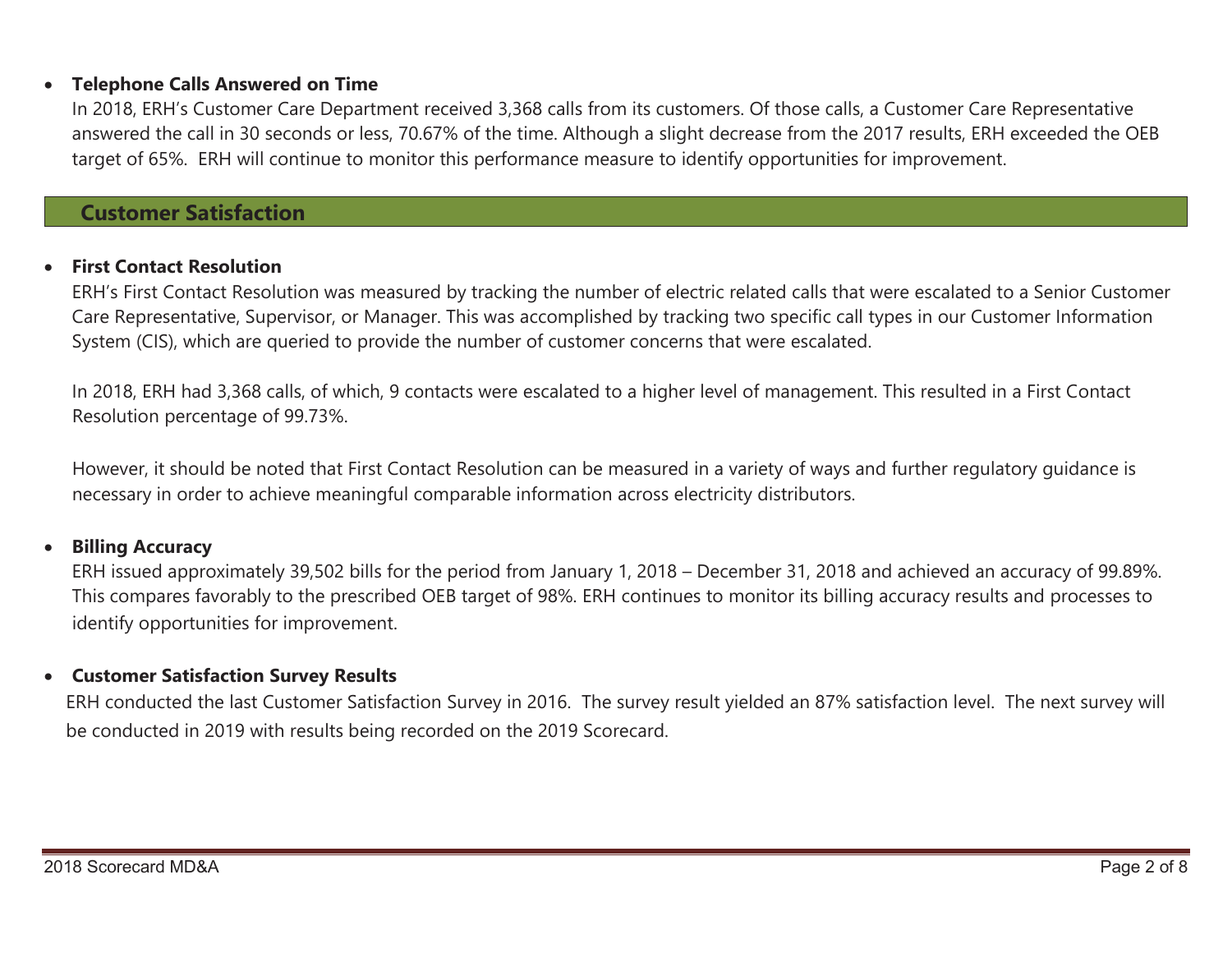### **Safety**

#### 0 **Public Safety**

The Public Awareness of Electrical Safety measure (Component A) was introduced by the OEB in 2015 and focuses on the safety of the distribution system from a customer's point of view. The Electrical Safety Authority (ESA) provides an assessment as it pertains to Component B – Compliance with Ontario Regulation 22/04 and Component C – Serious Electrical Incident Index.

#### o**Component A – Public Awareness of Electrical Safety**

A representative sample of ERH's service territory population was surveyed in 2017 to gauge the public's awareness level of key electrical safety concepts related to distribution assets. The purpose of the survey was to provide a benchmark level concerning the public's electrical safety awareness and to identify opportunities where additional education and outreach may be required. Results of the survey were analyzed in 2018 for opportunities to improve existing customer care processes and identify any public safety communication needs. ERH is pleased to report it received an index score of 84% on the 2017 survey. The ESA prescribed public safety awareness survey will be scheduled in 2019.

#### o**Component B – Compliance with Ontario Regulation 22/04**

Ontario Regulation 22/04 establishes objective based electrical safety requirements for the design, construction and maintenance of electrical distribution systems owned by licensed distributors. Specifically, the regulation requires the approval of equipment, plans, and specifications, and the inspection of construction before they are put in service.

Component B is comprised of an External Audit, a Declaration of Compliance, Due Diligence Inspections, Public Safety Concerns, and Compliance Investigations. All these elements are evaluated as a whole to determine the status of compliance. Over the past eight years, ERH was found to be compliant with Ontario Regulation 22/04 (Electrical Distribution Safety). ERH attributes this continued success to our strong commitment to safety, and adherence to company policies and procedures.

#### o**Component C – Serious Electrical Incident Index**

Section 12 of Ontario Regulation 22/04 specifies the requirement to report to the ESA any serious electrical incidents of which they become aware within 48 hours after the occurrence. ERH had no serious electrical incidents during the 2018 reporting period. The results are zero incidents with a rate of 0.0 per 100 km of line. The utility has not had a serious electrical incident to report in the last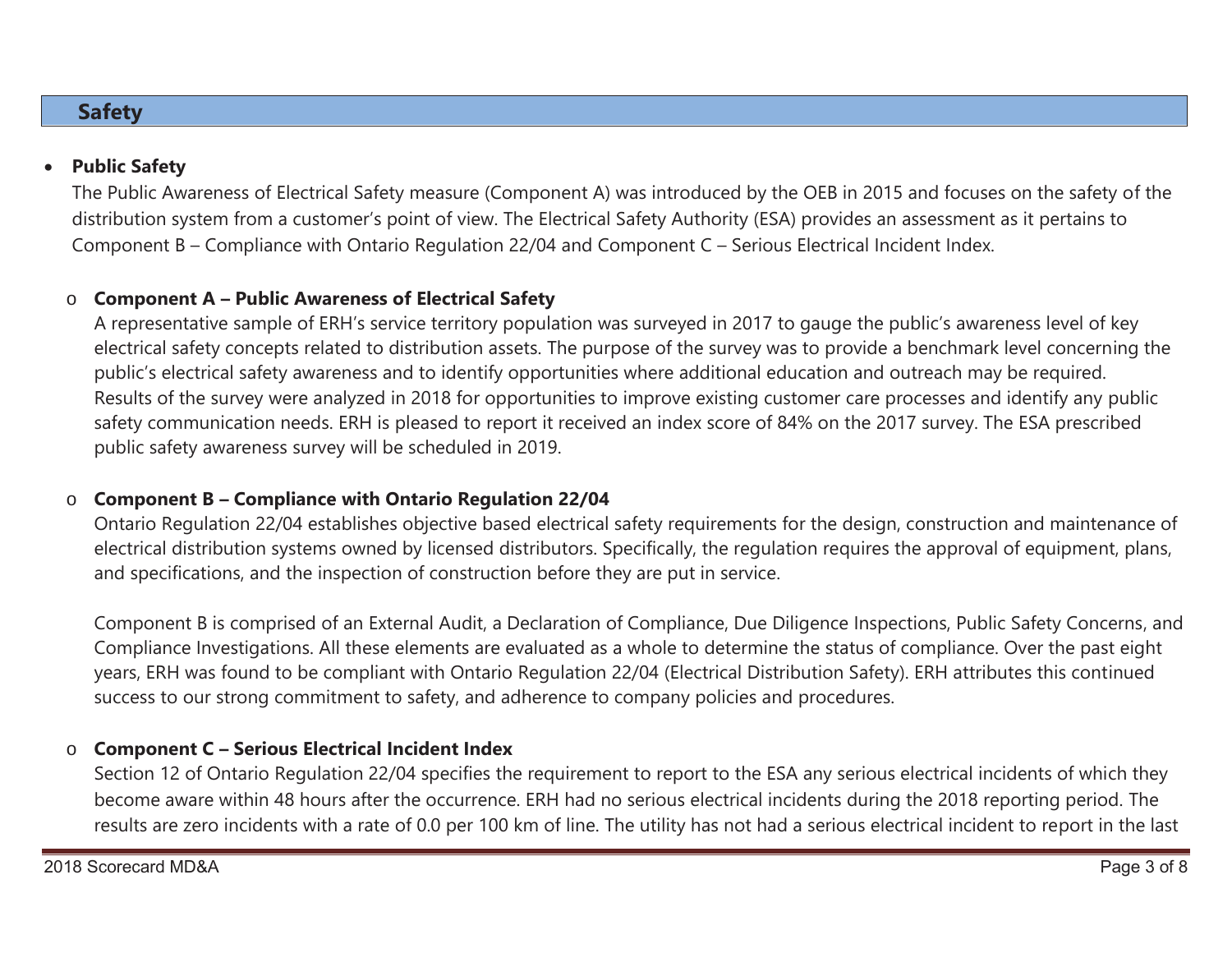six years. Over the past several years ERH has made and continues to make significant maintenance and capital infrastructure investments to enhance system safety and reliability. ERH remains strongly committed to both the safety of staff and the general public and regularly provides customers with electrical safety information via its website and bill inserts.

## **System Reliability**

0 **Average Number of Hours that Power to a Customer is Interrupted**

The System Average Interruption Duration Index (SAIDI) of 0.16 in 2018 was below the target of 0.67. There are ongoing efforts to improve reliability including replacing aging infrastructure and improving vegetation management.

0 **Average Number of Times that Power to a Customer is Interrupted**

The System Average Interruption Frequency Index (SAIFI) of .06 in 2018 was below the target of 0.33. Consistent with SAIDI, there are ongoing efforts to improve reliability including replacing aging infrastructure and improving vegetation management.

### **Asset Management**

#### 0 **Distribution System Plan Implementation Progress**

Although Espanola Regional Hydro Distribution Corporation (ERHDC) has employed some degree of distribution system planning for several years, it began drafting its first formal Distribution System Plan (DSP), meeting all OEB Chapter 5 Filing Requirements, in 2015- 2016 with the intention of filling the DSP with the OEB as part of the 2017 Cost of Service Application. Activity was halted however in 2017 with the announcement of the pending sale of ERHDC to North Bay Hydro and the possibility of associated changes to the longterm plans.

Subsequently, North Bay (Espanola) Acquisition Inc. (the Applicant), a wholly owned subsidiary of North Bay Hydro Holdings Limited, filed an Application with the OEB on January 16, 2019. The Application requested leave for the Applicant to purchase Espanola Regional Hydro Holdings Corporation and Espanola Regional Hydro Distribution Corporation, amalgamate, and operate the amalgamated company under the name of Espanola Regional Hydro Distribution Corporation (New ERHDC). The application proposed that New ERHDC would file it's cost of service application for rates effective May 1, 2021. Accordingly, the Distribution System Plan would be filed in conjunction with the cost of service application.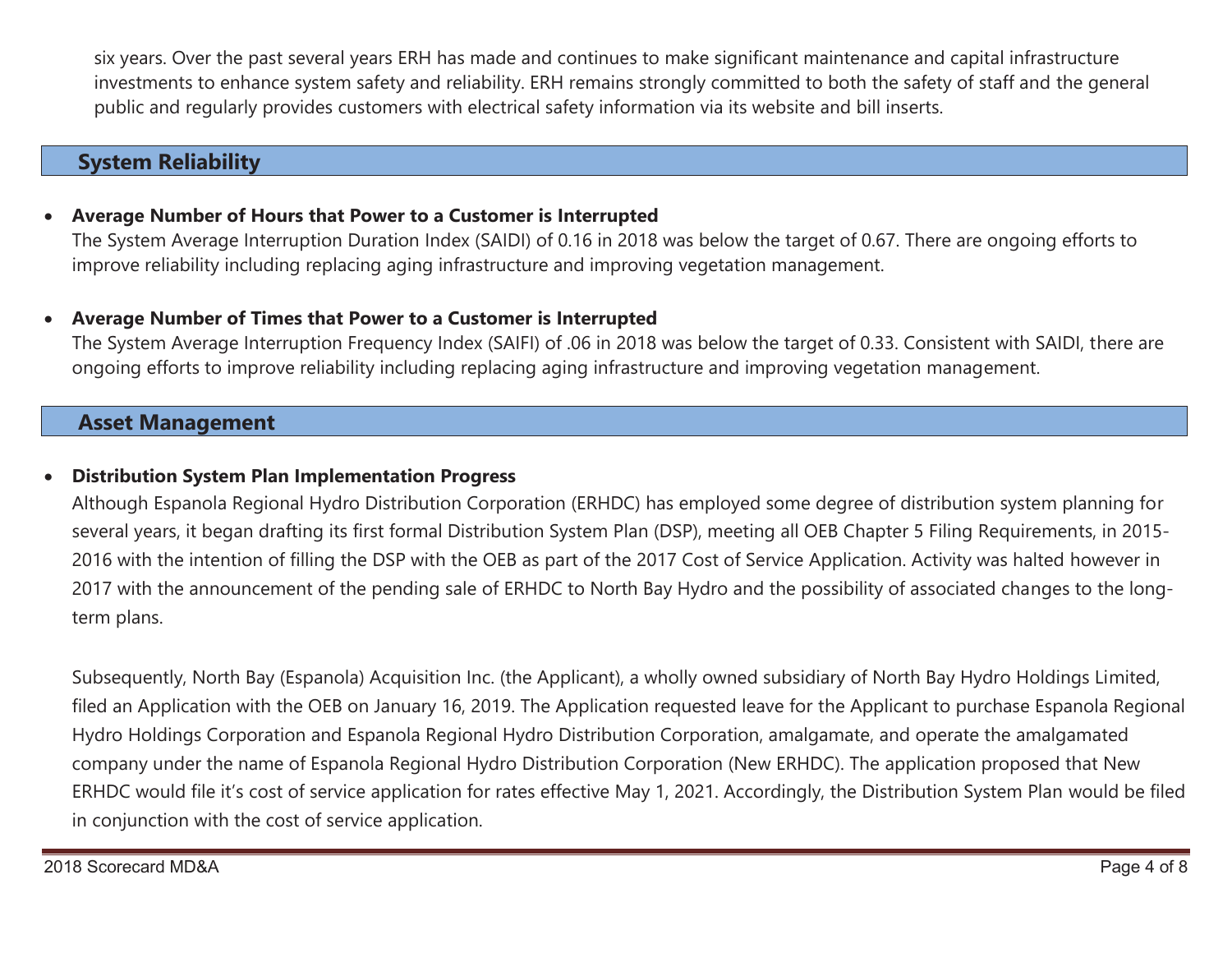### **Cost Control**

#### 0 **Efficiency Assessment**

The total costs for Ontario local electricity distribution companies are evaluated by the Pacific Economics Group LLC (PEG) on behalf of the OEB to produce a single efficiency ranking. The PEG econometrics model attempts to standardizes costs to facilitate more accurate cost comparisons among distributors by accounting for differences such as number of customers, treatment of high and low voltage costs, kWh deliveries, capacity, customer growth, length of lines, etc. All Ontario electricity distributors are divided into five groups based on the magnitude of the difference between their respective individual actual costs versus the PEG model predicted costs. The following table summarizes the distribution of all distributors across the 5 groupings for 2018.

| <b>Group</b> | <b>Demarcation Points for Relative Cost Performance</b> | <b>Group Ranking</b>   | # of Ontario LDCs in Group |
|--------------|---------------------------------------------------------|------------------------|----------------------------|
|              | Actual costs are 25% or more below predicted costs      | <b>Most Efficient</b>  | ь                          |
|              | Actual costs are 10% to 25% below predicted costs       | More Efficient         | 19                         |
|              | Actual costs are within +/-10% of predicted costs       | Average Efficiency     | 26                         |
| 4            | Actual costs are 10% to 25% above predicted costs       | Less Efficient         |                            |
|              | Actual costs are 25% or more above predicted costs      | <b>Least Efficient</b> |                            |

In 2018, for the seventh year in a row, ERH was placed in Group 2, where a Group 2 distributor is defined as having actual costs between 10% and 25% below predicted costs under the PEG model. ERH's efficiency performance based on the PEG model was under the predicted costs by 22.9% between 2016 and 2018.

#### $\bullet$ **Total Cost per Customer**

Total cost per customer is calculated as the sum of ERH's capital and operating costs, including certain adjustments to make the costs more comparable between distributors (i.e. under the PEG econometrics model) and dividing this cost figure by the total number of customers that ERH serves. The cost performance result for 2018 is \$683 per customer which is a 3.33% increase over 2017. Overall, ERH's Total Cost per Customer has increased on average by 3.28% per annum over the period 2014 through 2018. ERH will continue to replace distribution assets proactively in a manner that balances system risks and customer rate impacts. Customer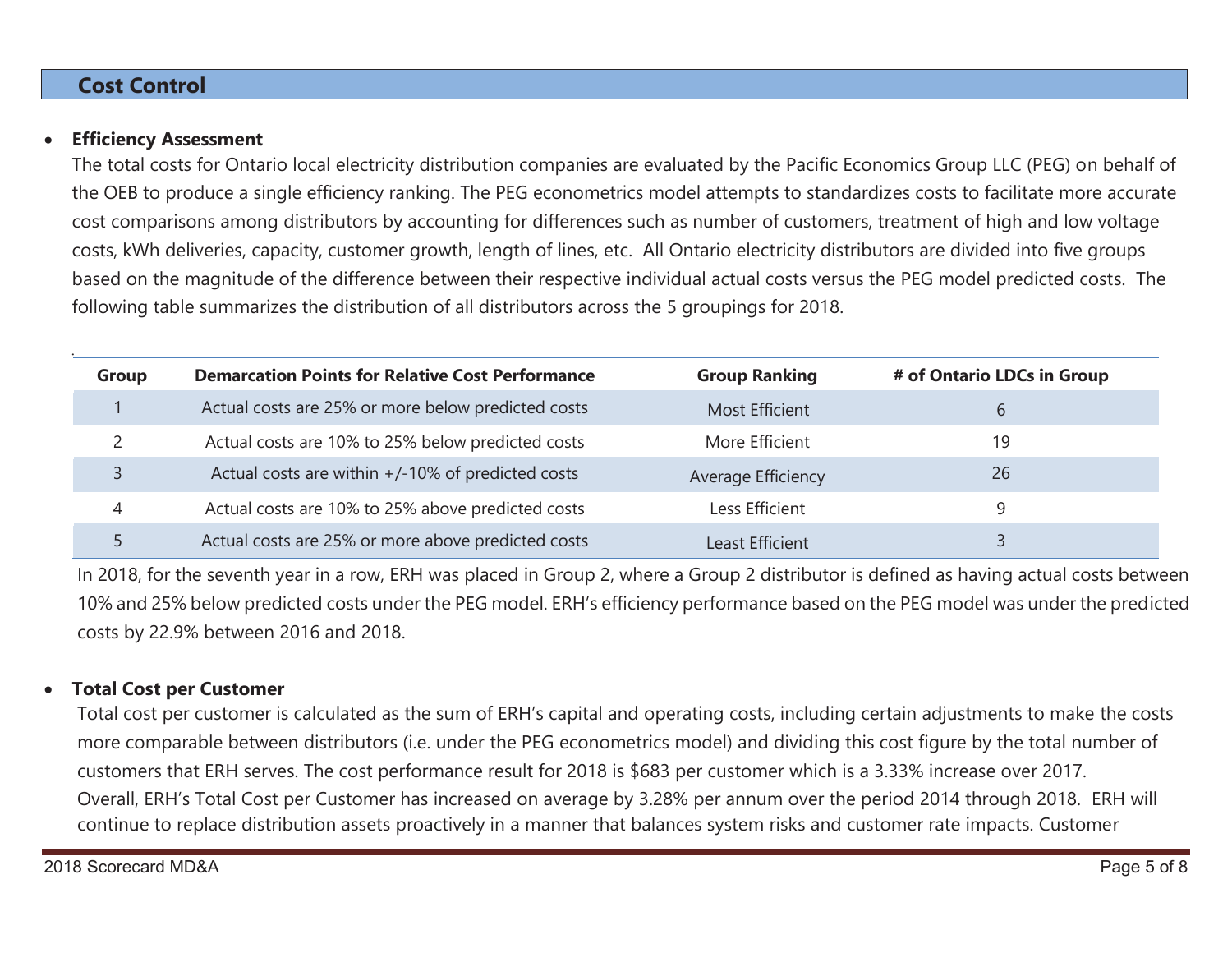engagement initiatives that commenced in 2016 will continue in order to ensure customers have an opportunity to share their viewpoint on ERH's capital spending plans.

#### $\bullet$ **Total Cost per Km of Line**

This measure uses the same total cost that is used in the Cost per Customer calculation above. The Total Cost is divided by the kilometers of line that the company operates to serve its customers. ERH's 2018 rate is \$16,003 per Km of line, a 3.77% increase over 2017.

ERH continues to experience a low level of growth in its total kilometers of lines due to a low annual customer growth rate. Such a low growth rate has reduced the ability to fund capital renewal and increasing operating costs through customer growth. As a result, total cost per Km of line has increased an average of 2.75% since 2014 with the increase in capital and operating costs.

### **Conservation & Demand Management**

#### 0 **Net Cumulative Energy Savings**

ERH is 99.00% towards its 2020 target. This is a positive testament to the channel partner outreach that has been happening throughout the program. We have also been working with the local township to decrease the consumption at its facilities including the local hospital.

On the residential side we continue to engage customers out in the community though public outreach events. We reach out to customers at these events to discuss conservation, give tips on how to reduce their consumption and hear stories from people about how they conserve hydro.

### **Connection of Renewable Generation**

 $\bullet$ **Renewable Generation Connection Impact Assessments Completed on Time**

Electricity distributors are required to conduct Connection Impact Assessments (CIAs) within 60 days of receiving authorization for their project from the Electrical Safety Authority.

For the year 2018 no CIA requests were received. However, ERHDC maintains its internal processes to ensure all applications are processed within the prescribed timelines when they are received.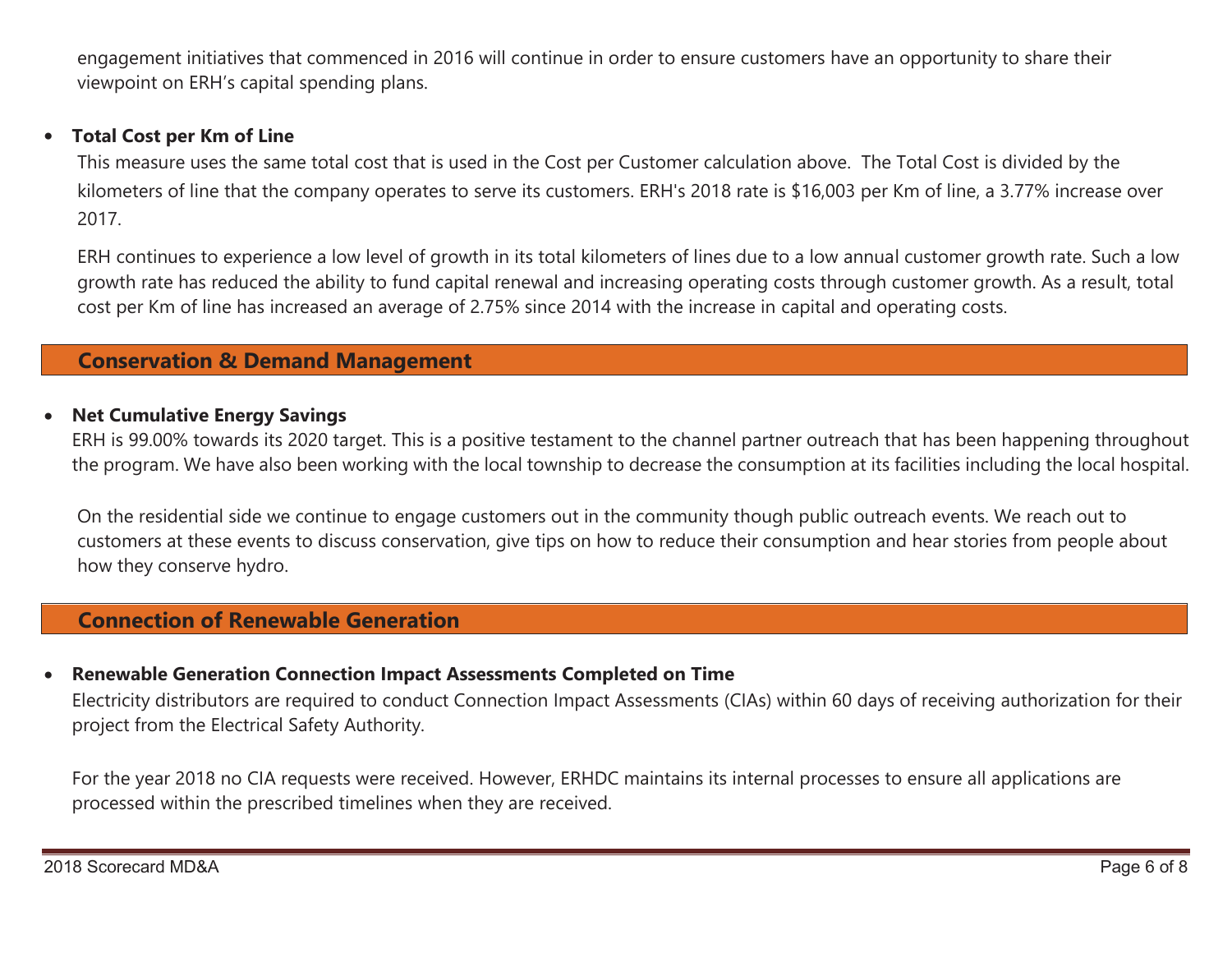#### $\bullet$ **New Micro-embedded Generation Facilities Connected on Time**

Like 2017, interest in Micro-embedded Generation was extremely limited in 2018 relative to previous years. In fact, ERHDC received no applications and provided no offers to connect.

### **Financial Ratios**

#### 0 **Liquidity: Current Ratio (Current Assets/Current Liabilities)**

As an indicator of financial health, a current ratio that is greater than 1 is considered good as it indicates that the company can pay its short-term debts and financial obligations. Companies with a ratio of greater than 1 are often referred to as being "liquid". The higher the number, the more "liquid" and the larger the margin of safety to cover the company's short-term debts and financial obligations.

ERH's current ratio increased from 1.17 in 2017 to 1.22 in 2018. ERH is in a good position to cover the company's short-term debts and financial obligations.

#### $\bullet$ **Leverage: Total Debt (includes short-term and long-term debt) to Equity Ratio**

The OEB uses a deemed capital structure of 60% debt and 40% equity for electricity distributors when establishing rates. This deemed capital mix is equal to a debt to equity ratio of 1.5 (60/40). A debt to equity ratio of more than 1.5 indicates that a distributor is more highly levered than the deemed capital structure. A high debt to equity ratio of less than 1.5 indicates that the distributor is less levered than the deemed capital structure. A low debt to equity ratio may indicate that an electricity distributor is not taking advantage of the increased profits that financial leverage may bring. ERH has a debt to equity ratio of 1.12 in 2018 which is below the deemed capital structure.

#### $\bullet$ **Profitability: Regulatory Return on Equity – Deemed (included in rates)**

ERH's current distribution rates were approved by the OEB and include an expected (deemed) regulatory return on equity of 9.12%. the OEB allows a distributor to earn within +/- 3 percentage points of the expected return on equity. When a distributor performs outside of this range, the actual performance may trigger a regulatory review of the distributor's revenue and cost structure by the OEB.

#### $\bullet$ **Profitability: Regulatory Return on Equity – Achieved**

ERH's regulatory return on equity achieved in 2018 was 4.12%, which is below the OEB allowed range by 6.67%. The low achieved regulatory return on equity is primarily due to unfavourable distribution revenue as ERH has not rebased its rates since 2012. ERH is